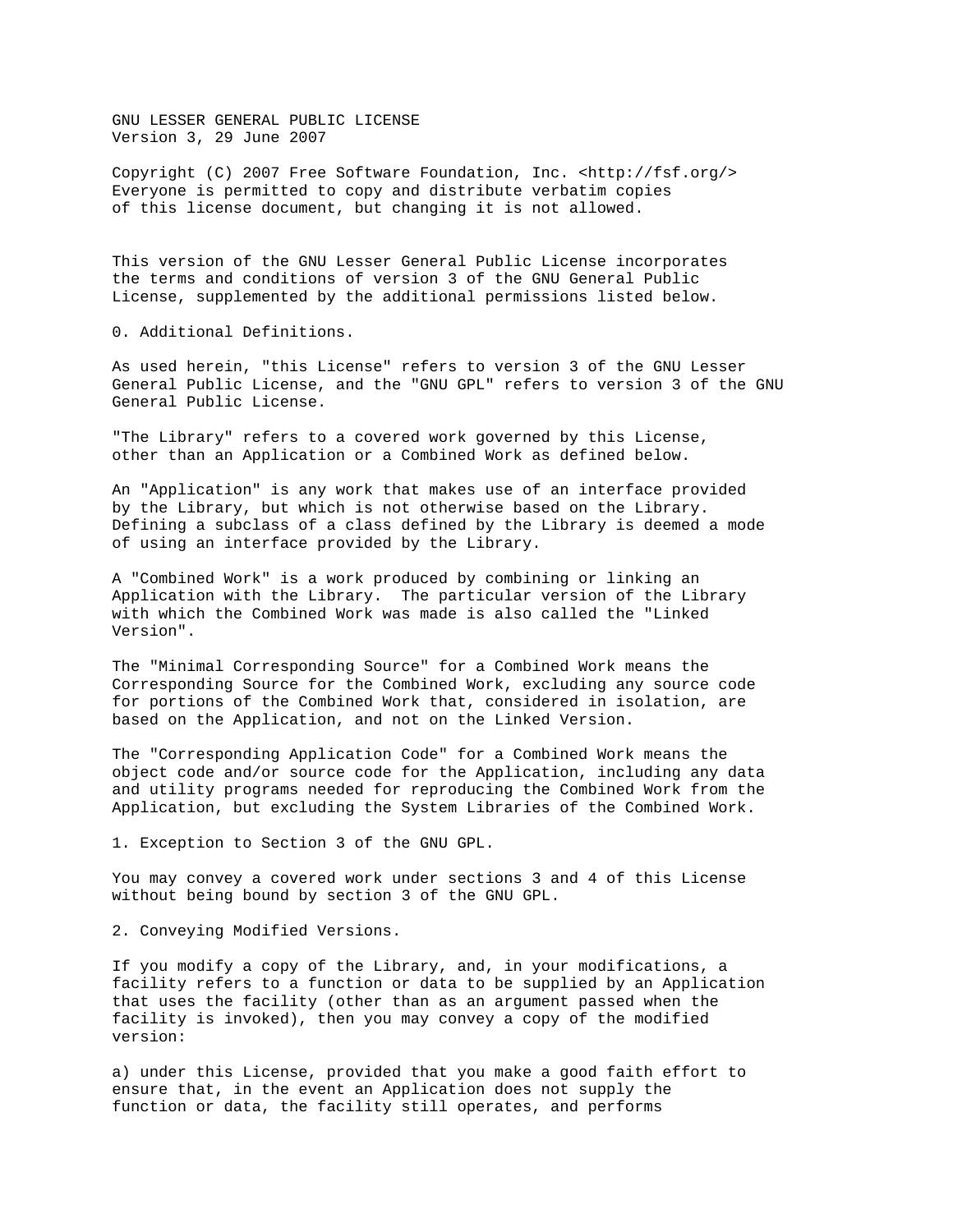whatever part of its purpose remains meaningful, or

b) under the GNU GPL, with none of the additional permissions of this License applicable to that copy.

3. Object Code Incorporating Material from Library Header Files.

The object code form of an Application may incorporate material from a header file that is part of the Library. You may convey such object code under terms of your choice, provided that, if the incorporated material is not limited to numerical parameters, data structure layouts and accessors, or small macros, inline functions and templates (ten or fewer lines in length), you do both of the following:

a) Give prominent notice with each copy of the object code that the Library is used in it and that the Library and its use are covered by this License.

b) Accompany the object code with a copy of the GNU GPL and this license document.

4. Combined Works.

You may convey a Combined Work under terms of your choice that, taken together, effectively do not restrict modification of the portions of the Library contained in the Combined Work and reverse engineering for debugging such modifications, if you also do each of the following:

a) Give prominent notice with each copy of the Combined Work that the Library is used in it and that the Library and its use are covered by this License.

b) Accompany the Combined Work with a copy of the GNU GPL and this license document.

c) For a Combined Work that displays copyright notices during execution, include the copyright notice for the Library among these notices, as well as a reference directing the user to the copies of the GNU GPL and this license document.

d) Do one of the following:

0) Convey the Minimal Corresponding Source under the terms of this License, and the Corresponding Application Code in a form suitable for, and under terms that permit, the user to recombine or relink the Application with a modified version of the Linked Version to produce a modified Combined Work, in the manner specified by section 6 of the GNU GPL for conveying Corresponding Source.

1) Use a suitable shared library mechanism for linking with the Library. A suitable mechanism is one that (a) uses at run time a copy of the Library already present on the user's computer system, and (b) will operate properly with a modified version of the Library that is interface-compatible with the Linked Version.